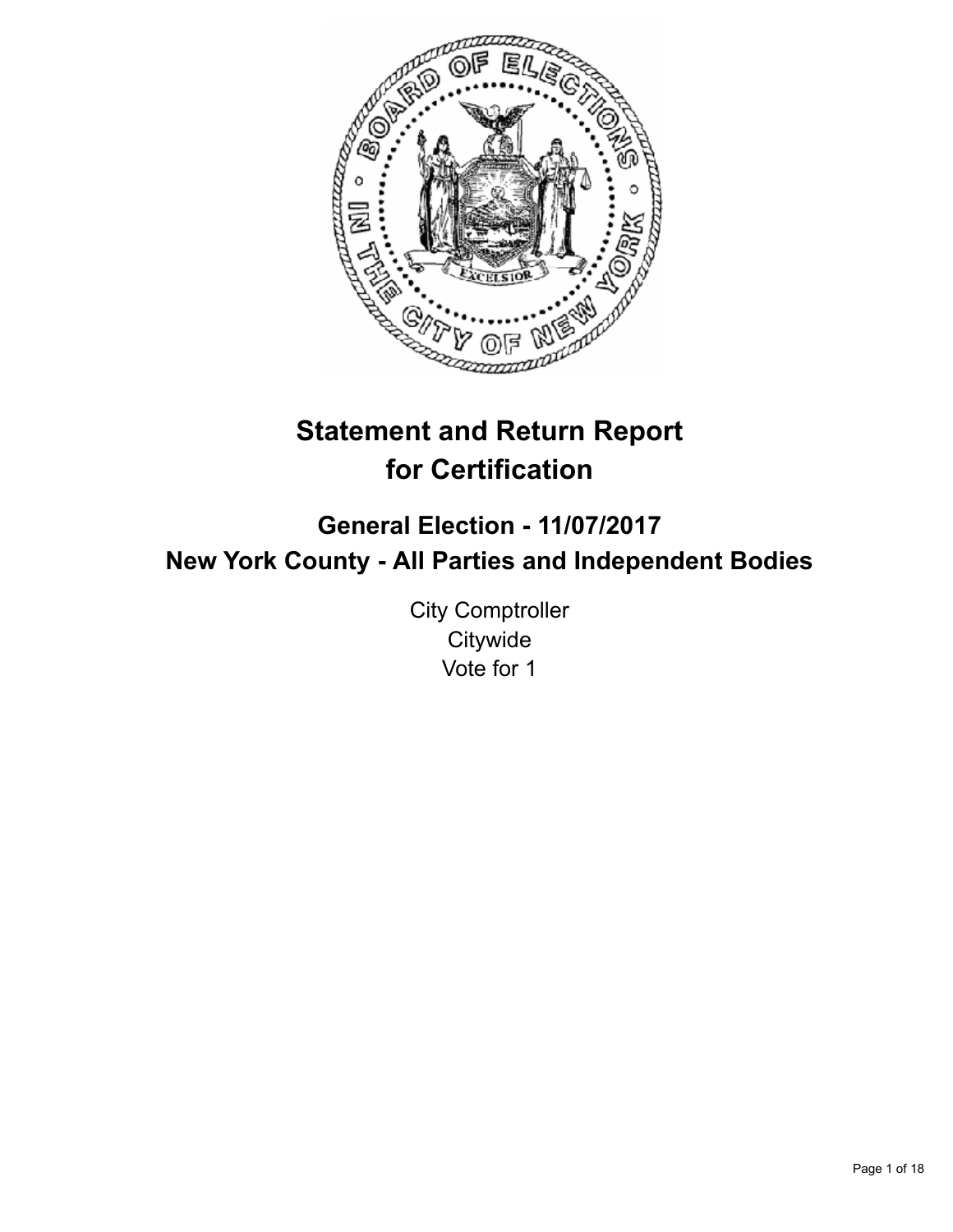

| <b>PUBLIC COUNTER</b>                                    | 18,367 |
|----------------------------------------------------------|--------|
| <b>MANUALLY COUNTED EMERGENCY</b>                        | 0      |
| ABSENTEE / MILITARY                                      | 404    |
| <b>AFFIDAVIT</b>                                         | 225    |
| <b>Total Ballots</b>                                     | 18,996 |
| Less - Inapplicable Federal/Special Presidential Ballots | 0      |
| <b>Total Applicable Ballots</b>                          | 18,996 |
| SCOTT M. STRINGER (DEMOCRATIC)                           | 12,364 |
| MICHEL J. FAULKNER (REPUBLICAN)                          | 2,082  |
| MICHEL J. FAULKNER (CONSERVATIVE)                        | 336    |
| JULIA A. WILLEBRAND (GREEN)                              | 698    |
| SCOTT M. STRINGER (WORKING FAMILIES)                     | 1,164  |
| MICHEL J. FAULKNER (REFORM)                              | 83     |
| MICHEL J. FAULKNER (STOP DE BLASIO)                      | 63     |
| ALEX MERCED (LIBERTARIAN)                                | 181    |
| <b>BRUCE FRENCH (WRITE-IN)</b>                           | 1      |
| ELIOT SPLITZER (WRITE-IN)                                | 1      |
| FELICIA GORDON (WRITE-IN)                                | 1      |
| JANE DOE (WRITE-IN)                                      | 1      |
| JULIO SURIEL (WRITE-IN)                                  | 1      |
| LINDA PRESCOTT (WRITE-IN)                                | 1      |
| MICHAEL BLOOMBERG (WRITE-IN)                             | 1      |
| MICHAEL HALPERT (WRITE-IN)                               | 1      |
| TAYLOR SWIFT (WRITE-IN)                                  | 1      |
| TISA LAPADULA (WRITE-IN)                                 | 1      |
| UNATTRIBUTABLE WRITE-IN (WRITE-IN)                       | 6      |
| <b>WILBUR KUNG (WRITE-IN)</b>                            | 1      |
| <b>Total Votes</b>                                       | 16,988 |
| Unrecorded                                               | 2,008  |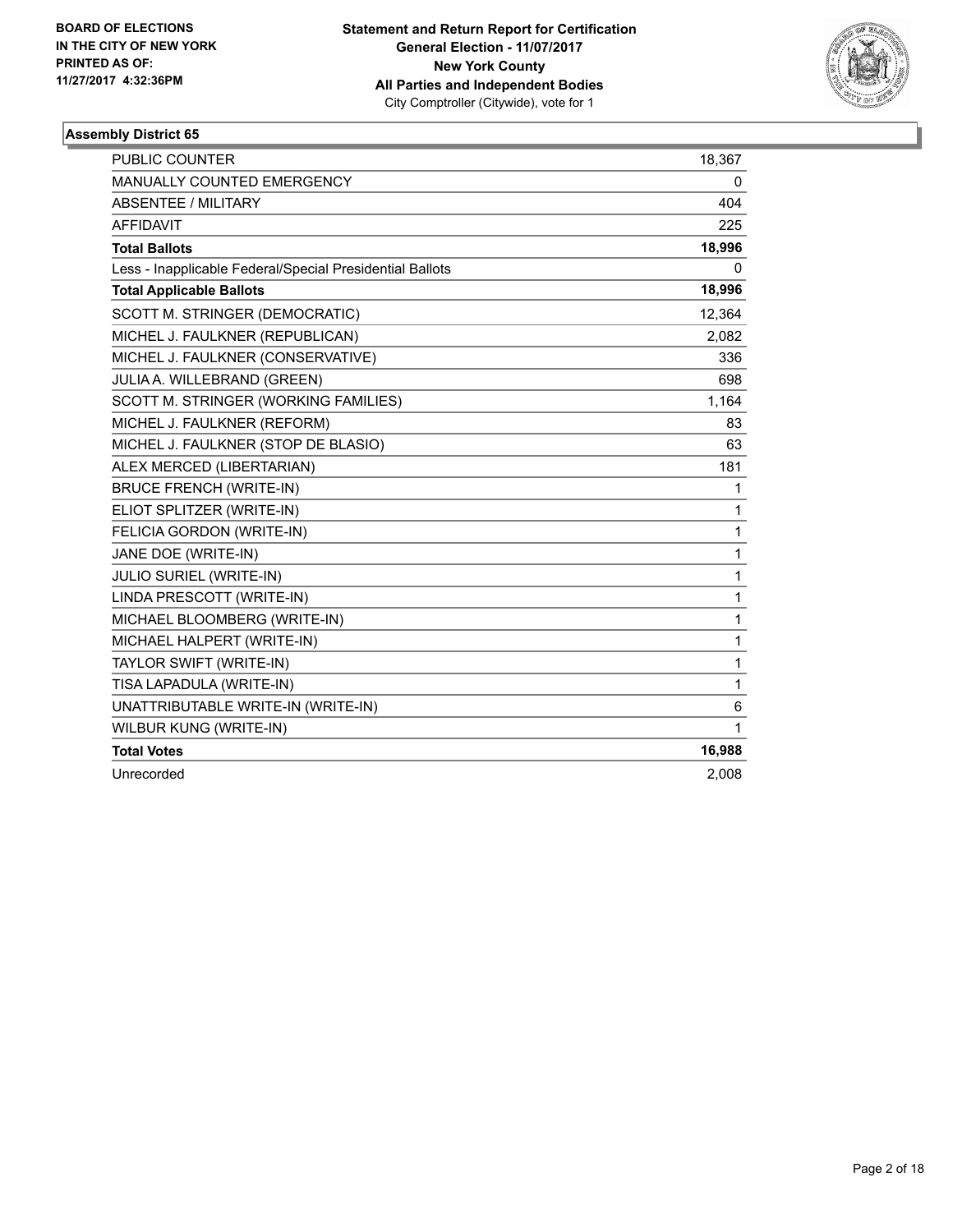

| <b>PUBLIC COUNTER</b>                                    | 22,055       |
|----------------------------------------------------------|--------------|
| MANUALLY COUNTED EMERGENCY                               | 0            |
| <b>ABSENTEE / MILITARY</b>                               | 677          |
| <b>AFFIDAVIT</b>                                         | 217          |
| <b>Total Ballots</b>                                     | 22,949       |
| Less - Inapplicable Federal/Special Presidential Ballots | 0            |
| <b>Total Applicable Ballots</b>                          | 22,949       |
| SCOTT M. STRINGER (DEMOCRATIC)                           | 16,554       |
| MICHEL J. FAULKNER (REPUBLICAN)                          | 2,122        |
| MICHEL J. FAULKNER (CONSERVATIVE)                        | 272          |
| JULIA A. WILLEBRAND (GREEN)                              | 896          |
| SCOTT M. STRINGER (WORKING FAMILIES)                     | 2,002        |
| MICHEL J. FAULKNER (REFORM)                              | 78           |
| MICHEL J. FAULKNER (STOP DE BLASIO)                      | 87           |
| ALEX MERCED (LIBERTARIAN)                                | 163          |
| ADOLF TRUMP (WRITE-IN)                                   | 1            |
| CAROLINE KENNEDY (WRITE-IN)                              | 1            |
| DANIEL SQUADRON (WRITE-IN)                               | 1            |
| JACK MARGOLIS (WRITE-IN)                                 | 1            |
| JEFF BLUM (WRITE-IN)                                     | $\mathbf{1}$ |
| <b>JIM FOURATT (WRITE-IN)</b>                            | 1            |
| JOSEPH A. MENDOLA (WRITE-IN)                             | 1            |
| JOSHUA SANDALS (WRITE-IN)                                | 1            |
| NOAM DWORMAN (WRITE-IN)                                  | 1            |
| PHYLLIS LEVINBERG (WRITE-IN)                             | 1            |
| RENEE ANDERSON (WRITE-IN)                                | 1            |
| TUMOR JONES (WRITE-IN)                                   | 1            |
| UNATTRIBUTABLE WRITE-IN (WRITE-IN)                       | 8            |
| ZEPHYR TEACHOUT (WRITE-IN)                               | 1            |
| <b>Total Votes</b>                                       | 22,195       |
| Unrecorded                                               | 754          |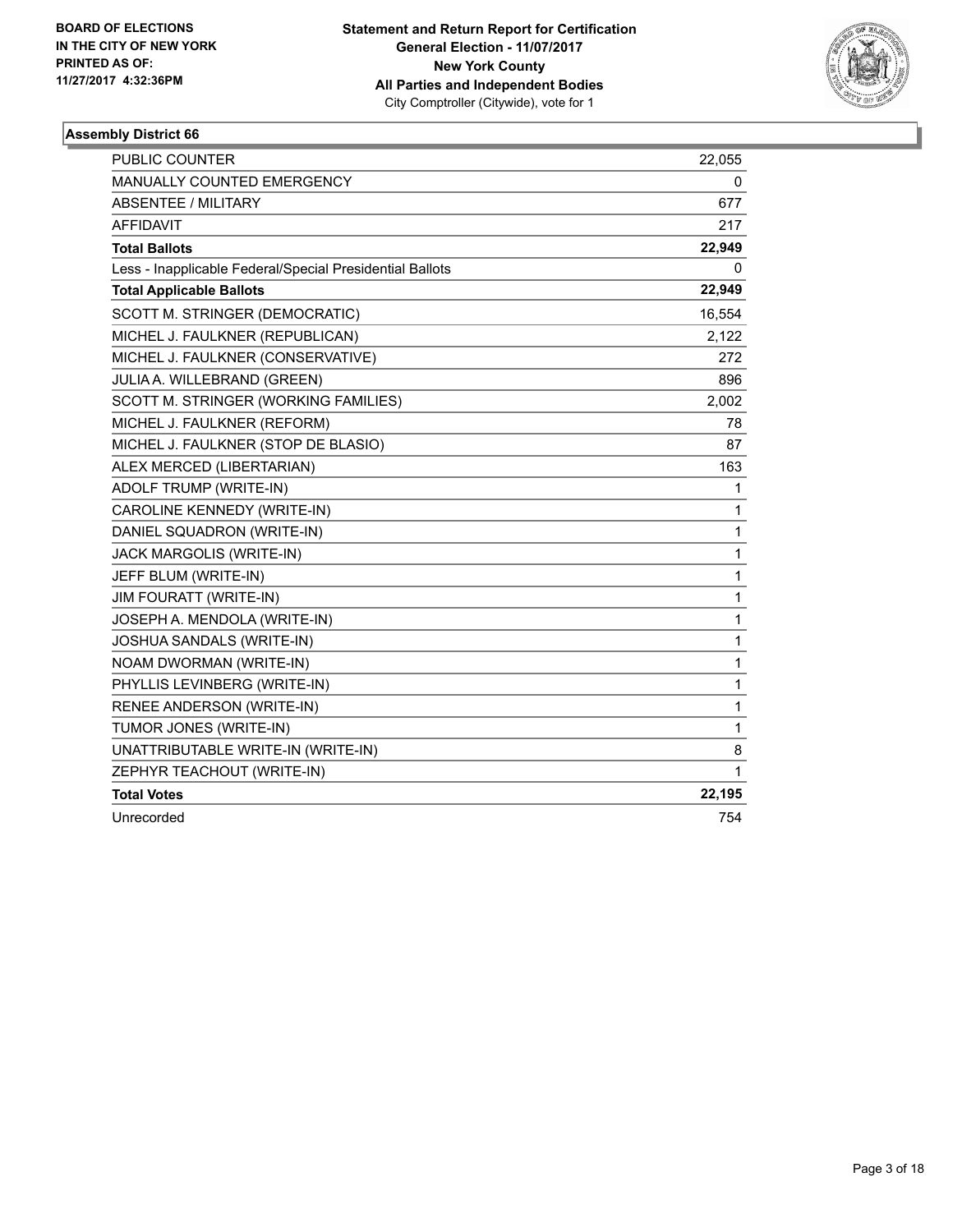

| PUBLIC COUNTER                                           | 26,849 |
|----------------------------------------------------------|--------|
| <b>MANUALLY COUNTED EMERGENCY</b>                        | 0      |
| <b>ABSENTEE / MILITARY</b>                               | 794    |
| <b>AFFIDAVIT</b>                                         | 302    |
| <b>Total Ballots</b>                                     | 27,945 |
| Less - Inapplicable Federal/Special Presidential Ballots | 0      |
| <b>Total Applicable Ballots</b>                          | 27,945 |
| SCOTT M. STRINGER (DEMOCRATIC)                           | 21,075 |
| MICHEL J. FAULKNER (REPUBLICAN)                          | 2,924  |
| MICHEL J. FAULKNER (CONSERVATIVE)                        | 389    |
| JULIA A. WILLEBRAND (GREEN)                              | 783    |
| SCOTT M. STRINGER (WORKING FAMILIES)                     | 1,604  |
| MICHEL J. FAULKNER (REFORM)                              | 76     |
| MICHEL J. FAULKNER (STOP DE BLASIO)                      | 74     |
| ALEX MERCED (LIBERTARIAN)                                | 193    |
| ANDREW ERISTOFF (WRITE-IN)                               | 2      |
| BERNIE SANDERS (WRITE-IN)                                | 1      |
| <b>BOB GANGI (WRITE-IN)</b>                              | 1      |
| DANIEL BERNER (WRITE-IN)                                 | 1      |
| EDIE WINDSOR (WRITE-IN)                                  | 1      |
| HOWARD KLEINHENDER (WRITE-IN)                            | 1      |
| <b>JUDITH BROWN (WRITE-IN)</b>                           | 1      |
| MARIE WALSH (WRITE-IN)                                   | 1      |
| MARK FERNANDEZ (WRITE-IN)                                | 1      |
| MICHAEL JACOBS (WRITE-IN)                                | 1      |
| MICHELLE LEVINE (WRITE-IN)                               | 1      |
| PATRICK EWING (WRITE-IN)                                 | 1      |
| SAM DIMARTINO (WRITE-IN)                                 | 1      |
| SAM DIMARTION (WRITE-IN)                                 | 1      |
| SUSAN LENNON (WRITE-IN)                                  | 1      |
| TIMOTHY MORTON FRY (WRITE-IN)                            | 1      |
| UNATTRIBUTABLE WRITE-IN (WRITE-IN)                       | 4      |
| UNCOUNTED WRITE-IN PER STATUTE (WRITE-IN)                | 1      |
| <b>Total Votes</b>                                       | 27,140 |
| Unrecorded                                               | 805    |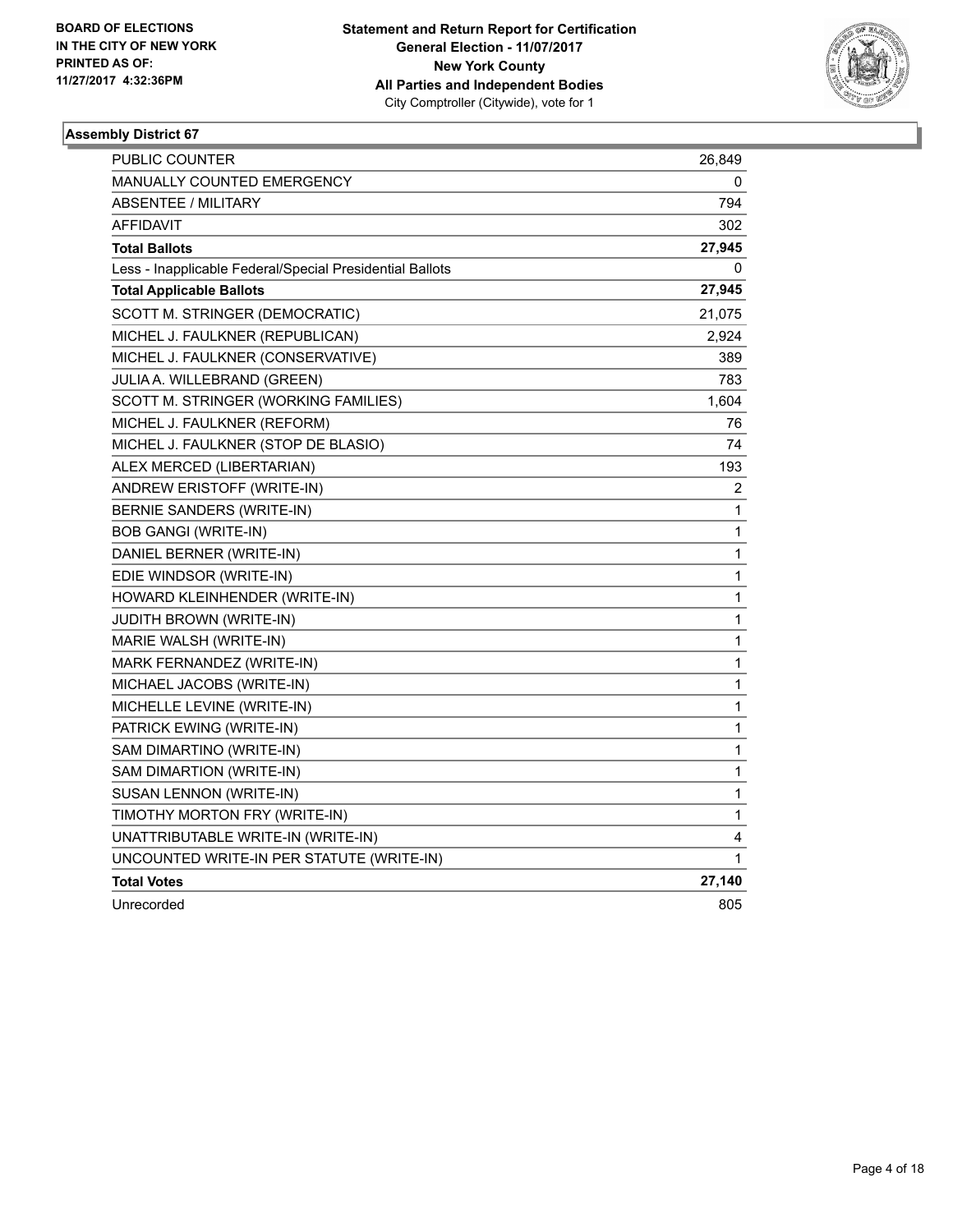

| <b>PUBLIC COUNTER</b>                                    | 17,249       |
|----------------------------------------------------------|--------------|
| <b>MANUALLY COUNTED EMERGENCY</b>                        | 0            |
| <b>ABSENTEE / MILITARY</b>                               | 538          |
| <b>AFFIDAVIT</b>                                         | 216          |
| <b>Total Ballots</b>                                     | 18,003       |
| Less - Inapplicable Federal/Special Presidential Ballots | $\mathbf{0}$ |
| <b>Total Applicable Ballots</b>                          | 18,003       |
| SCOTT M. STRINGER (DEMOCRATIC)                           | 13,698       |
| MICHEL J. FAULKNER (REPUBLICAN)                          | 1,208        |
| MICHEL J. FAULKNER (CONSERVATIVE)                        | 219          |
| JULIA A. WILLEBRAND (GREEN)                              | 597          |
| SCOTT M. STRINGER (WORKING FAMILIES)                     | 715          |
| MICHEL J. FAULKNER (REFORM)                              | 56           |
| MICHEL J. FAULKNER (STOP DE BLASIO)                      | 37           |
| ALEX MERCED (LIBERTARIAN)                                | 90           |
| AKIA MITCHELL (WRITE-IN)                                 | 1            |
| HILLARY CLINTON (WRITE-IN)                               | 1            |
| IAN STRAUGHTER (WRITE-IN)                                | 1            |
| JUWAN HARPER (WRITE-IN)                                  | 1            |
| MARC FLIEDNER (WRITE-IN)                                 | 1            |
| MATTHEW S. WASHINGTON (WRITE-IN)                         | 1            |
| MONISHE MAPP (WRITE-IN)                                  | 1            |
| SEAN ROLLE (WRITE-IN)                                    | 1            |
| SEVERIN NELSON (WRITE-IN)                                | 1            |
| SHAKIRA HENDERSON (WRITE-IN)                             | 1            |
| UNATTRIBUTABLE WRITE-IN (WRITE-IN)                       | 5            |
| <b>Total Votes</b>                                       | 16,635       |
| Unrecorded                                               | 1,368        |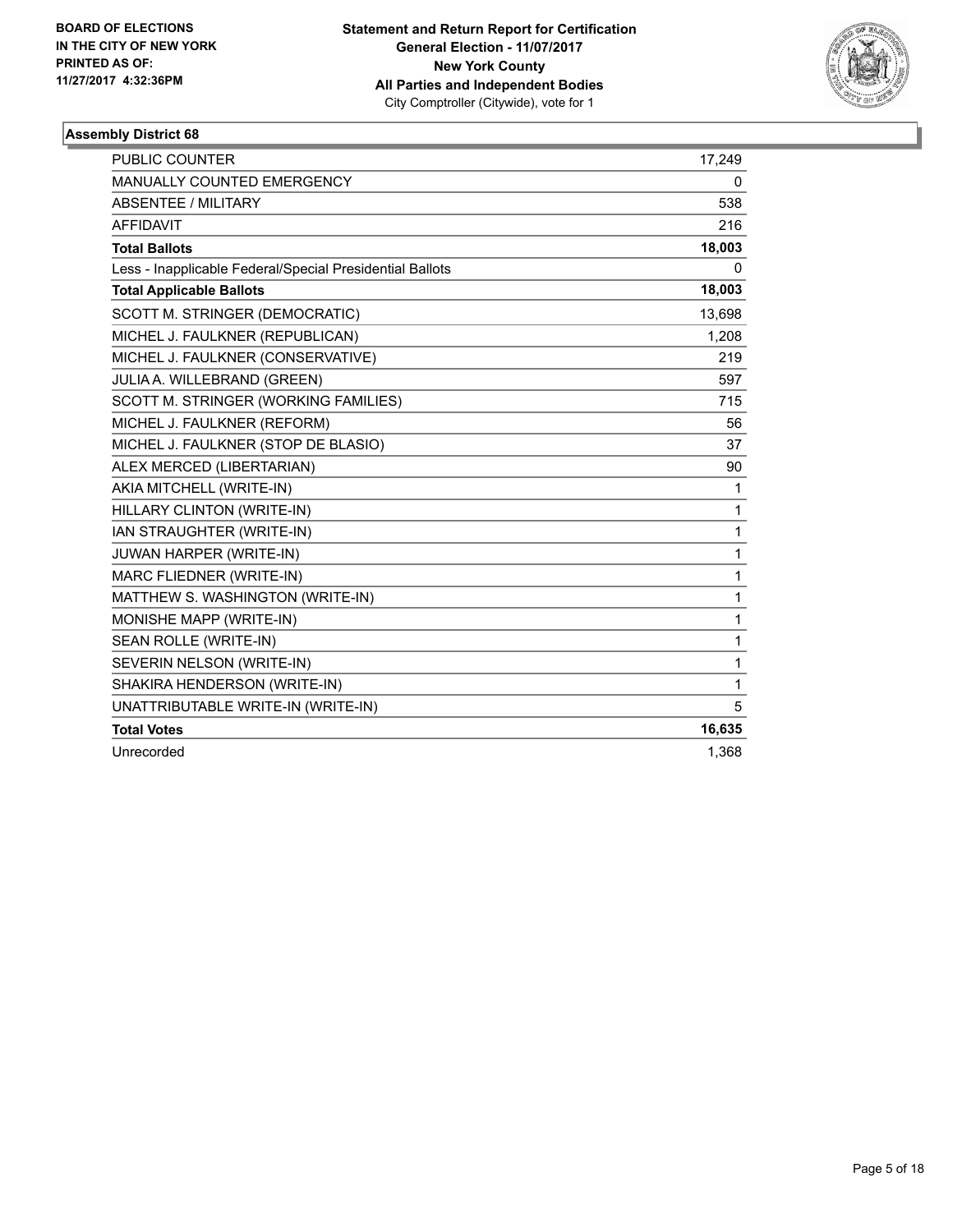

| PUBLIC COUNTER                                           | 27,040       |
|----------------------------------------------------------|--------------|
| MANUALLY COUNTED EMERGENCY                               | 0            |
| ABSENTEE / MILITARY                                      | 812          |
| AFFIDAVIT                                                | 302          |
| <b>Total Ballots</b>                                     | 28,154       |
| Less - Inapplicable Federal/Special Presidential Ballots | 0            |
| <b>Total Applicable Ballots</b>                          | 28,154       |
| SCOTT M. STRINGER (DEMOCRATIC)                           | 21,502       |
| MICHEL J. FAULKNER (REPUBLICAN)                          | 1,682        |
| MICHEL J. FAULKNER (CONSERVATIVE)                        | 261          |
| JULIA A. WILLEBRAND (GREEN)                              | 930          |
| SCOTT M. STRINGER (WORKING FAMILIES)                     | 2,394        |
| MICHEL J. FAULKNER (REFORM)                              | 89           |
| MICHEL J. FAULKNER (STOP DE BLASIO)                      | 55           |
| ALEX MERCED (LIBERTARIAN)                                | 124          |
| ALVIS PRETZEL (WRITE-IN)                                 | 1            |
| ANTHONY WEINER (WRITE-IN)                                | 1            |
| ARLENE STRINGER (WRITE-IN)                               | 1            |
| BARACK OBAMA (WRITE-IN)                                  | 1            |
| BEN HOMRIGHAUSEN (WRITE-IN)                              | 1            |
| BENJAMIN PODIETZ (WRITE-IN)                              | $\mathbf 1$  |
| BERNARD MADOFF (WRITE-IN)                                | 1            |
| CARMEN QUINONES (WRITE-IN)                               | 1            |
| CECILE GREEN (WRITE-IN)                                  | 1            |
| CURTIS ARLEK (WRITE-IN)                                  | 1            |
| DANIEL DOCTOROFF (WRITE-IN)                              | 1            |
| DANIEL G RENKAS III (WRITE-IN)                           | $\mathbf 1$  |
| HARRY SCHWARTZ (WRITE-IN)                                | 1            |
| HELEN ROSENTHAL (WRITE-IN)                               | 1            |
| JONATHAN GOLDIN (WRITE-IN)                               | 1            |
| MARCUS MURESANU (WRITE-IN)                               | 1            |
| <b>MELANIA TRUMP (WRITE-IN)</b>                          | $\mathbf{1}$ |
| MICHAEL BLOOMBERG (WRITE-IN)                             | 1            |
| RACHAEL FUSS (WRITE-IN)                                  | 1            |
| RAFEEQ RAHEEM (WRITE-IN)                                 | 1            |
| RAND PAUL (WRITE-IN)                                     | 1            |
| RASHAWN N. AUSTIN (WRITE-IN)                             | 1            |
| ROBERT RODRIGUEZ (WRITE-IN)                              | 1            |
| TORY SAMOTIN (WRITE-IN)                                  | 1            |
| UNATTRIBUTABLE WRITE-IN (WRITE-IN)                       | 5.           |
| <b>Total Votes</b>                                       | 27,066       |
| Unrecorded                                               | 1,088        |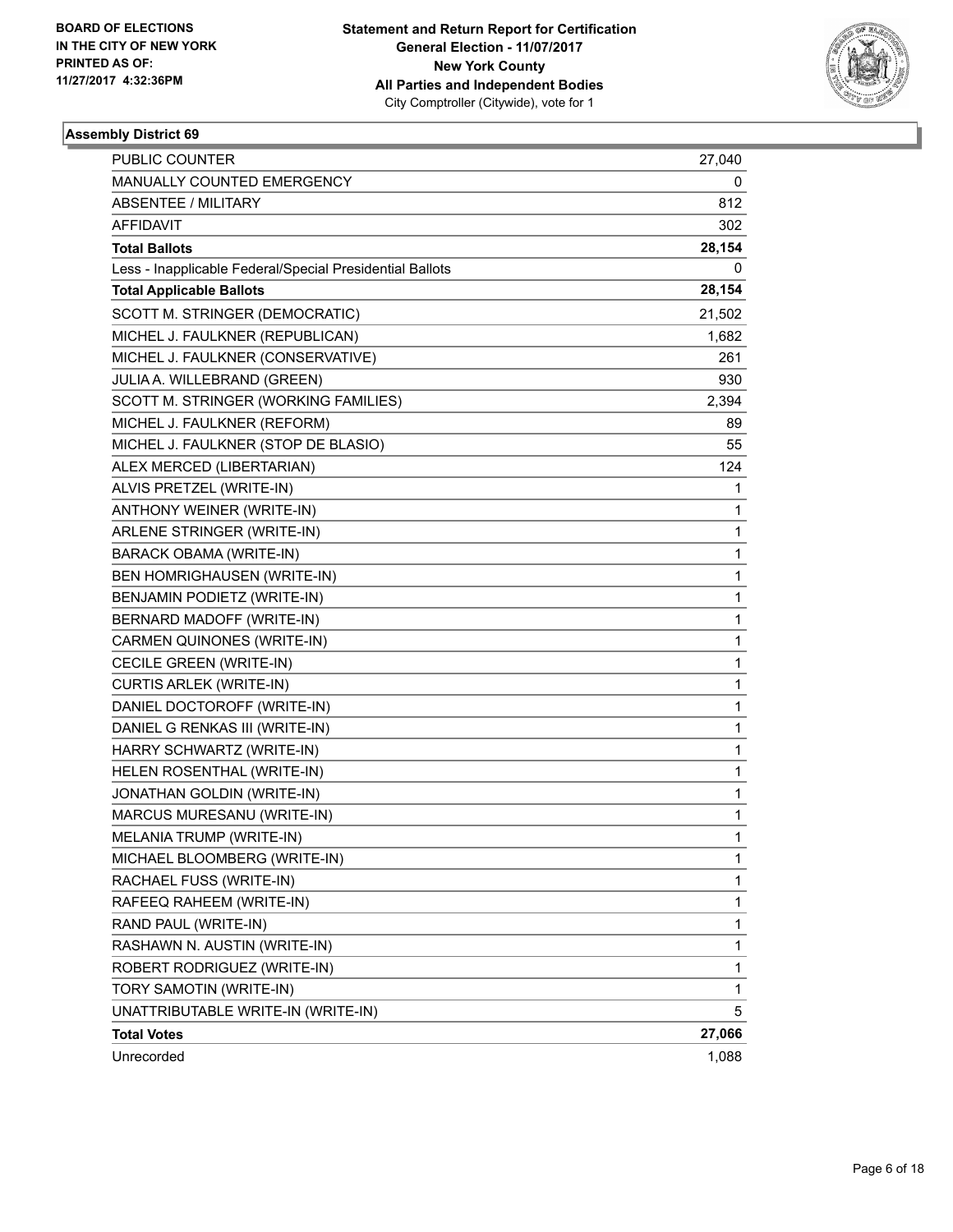

| <b>PUBLIC COUNTER</b>                                    | 22,281      |
|----------------------------------------------------------|-------------|
| <b>MANUALLY COUNTED EMERGENCY</b>                        | 1           |
| <b>ABSENTEE / MILITARY</b>                               | 711         |
| AFFIDAVIT                                                | 382         |
| <b>Total Ballots</b>                                     | 23,375      |
| Less - Inapplicable Federal/Special Presidential Ballots | 0           |
| <b>Total Applicable Ballots</b>                          | 23,375      |
| SCOTT M. STRINGER (DEMOCRATIC)                           | 18,823      |
| MICHEL J. FAULKNER (REPUBLICAN)                          | 724         |
| MICHEL J. FAULKNER (CONSERVATIVE)                        | 165         |
| JULIA A. WILLEBRAND (GREEN)                              | 785         |
| SCOTT M. STRINGER (WORKING FAMILIES)                     | 1,248       |
| MICHEL J. FAULKNER (REFORM)                              | 70          |
| MICHEL J. FAULKNER (STOP DE BLASIO)                      | 28          |
| ALEX MERCED (LIBERTARIAN)                                | 96          |
| ANDREA PSORAS (WRITE-IN)                                 | 1           |
| CALVIN BECKETT (WRITE-IN)                                | 1           |
| CHRISTOPHER ANDERSON (WRITE-IN)                          | 1           |
| DIANE DORR (WRITE-IN)                                    | 1           |
| DONOVAN M. ROSS (WRITE-IN)                               | 1           |
| EMERSON CLAYTON (WRITE-IN)                               | 1           |
| JALEESA MYERS (WRITE-IN)                                 | 1           |
| JOHN BARNETT (WRITE-IN)                                  | 1           |
| KIM SMITH (WRITE-IN)                                     | 1           |
| LUIS TEJADA (WRITE-IN)                                   | 1           |
| MARC FLIEDNER (WRITE-IN)                                 | $\mathbf 1$ |
| MATTHEW AMSTERDAM (WRITE-IN)                             | 1           |
| MONA SUTPHEN (WRITE-IN)                                  | 1           |
| RICHARD E. HARRIS (WRITE-IN)                             | 1           |
| ROCHELLE THOMPSON (WRITE-IN)                             | 1           |
| SCOTT STRINGER (WRITE-IN)                                | $\mathbf 1$ |
| THOMAS DIMERY (WRITE-IN)                                 | 1           |
| UNATTRIBUTABLE WRITE-IN (WRITE-IN)                       | 2           |
| UNCOUNTED WRITE-IN PER STATUTE (WRITE-IN)                | 3           |
| <b>Total Votes</b>                                       | 21,961      |
| Unrecorded                                               | 1,414       |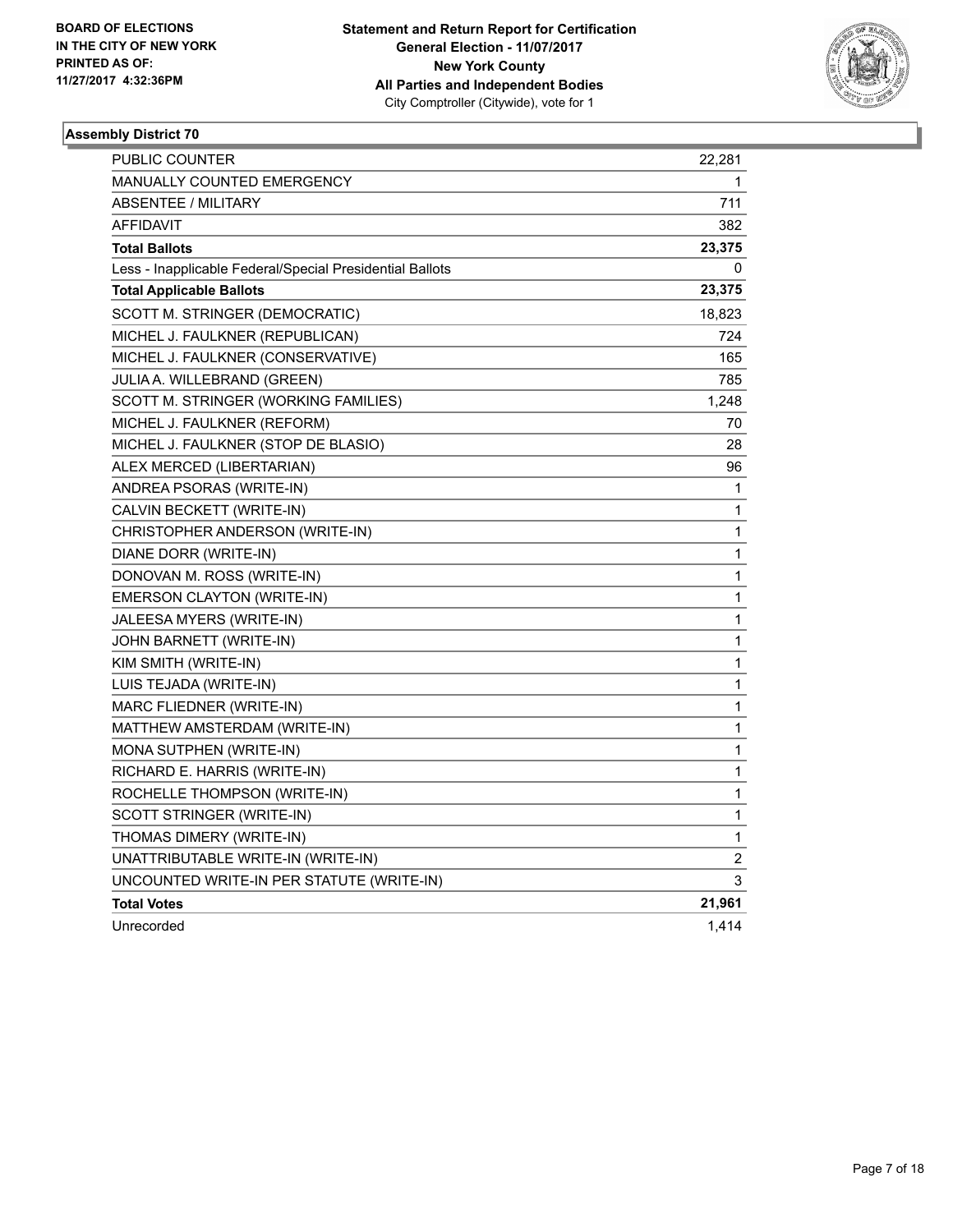

| <b>PUBLIC COUNTER</b>                                    | 21,654       |
|----------------------------------------------------------|--------------|
| MANUALLY COUNTED EMERGENCY                               | 0            |
| <b>ABSENTEE / MILITARY</b>                               | 513          |
| <b>AFFIDAVIT</b>                                         | 356          |
| <b>Total Ballots</b>                                     | 22,523       |
| Less - Inapplicable Federal/Special Presidential Ballots | 0            |
| <b>Total Applicable Ballots</b>                          | 22,523       |
| SCOTT M. STRINGER (DEMOCRATIC)                           | 17,278       |
| MICHEL J. FAULKNER (REPUBLICAN)                          | 932          |
| MICHEL J. FAULKNER (CONSERVATIVE)                        | 190          |
| JULIA A. WILLEBRAND (GREEN)                              | 828          |
| SCOTT M. STRINGER (WORKING FAMILIES)                     | 1,461        |
| MICHEL J. FAULKNER (REFORM)                              | 53           |
| MICHEL J. FAULKNER (STOP DE BLASIO)                      | 41           |
| ALEX MERCED (LIBERTARIAN)                                | 98           |
| <b>BRUCE WRIGHT (WRITE-IN)</b>                           | 1            |
| CHAKYRA SYRIAQUE (WRITE-IN)                              | $\mathbf{1}$ |
| CORY KADAMANI (WRITE-IN)                                 | $\mathbf{1}$ |
| DAN GARODNICK (WRITE-IN)                                 | $\mathbf{1}$ |
| IVANA ZORIC (WRITE-IN)                                   | $\mathbf{1}$ |
| JAMES GARRETT (WRITE-IN)                                 | $\mathbf{1}$ |
| MOSHE D. BEROW (WRITE-IN)                                | $\mathbf{1}$ |
| RAMON F. RAMOS (WRITE-IN)                                | 1            |
| UNATTRIBUTABLE WRITE-IN (WRITE-IN)                       | 6            |
| UNCOUNTED WRITE-IN PER STATUTE (WRITE-IN)                | 3            |
| <b>Total Votes</b>                                       | 20,898       |
| Unrecorded                                               | 1,625        |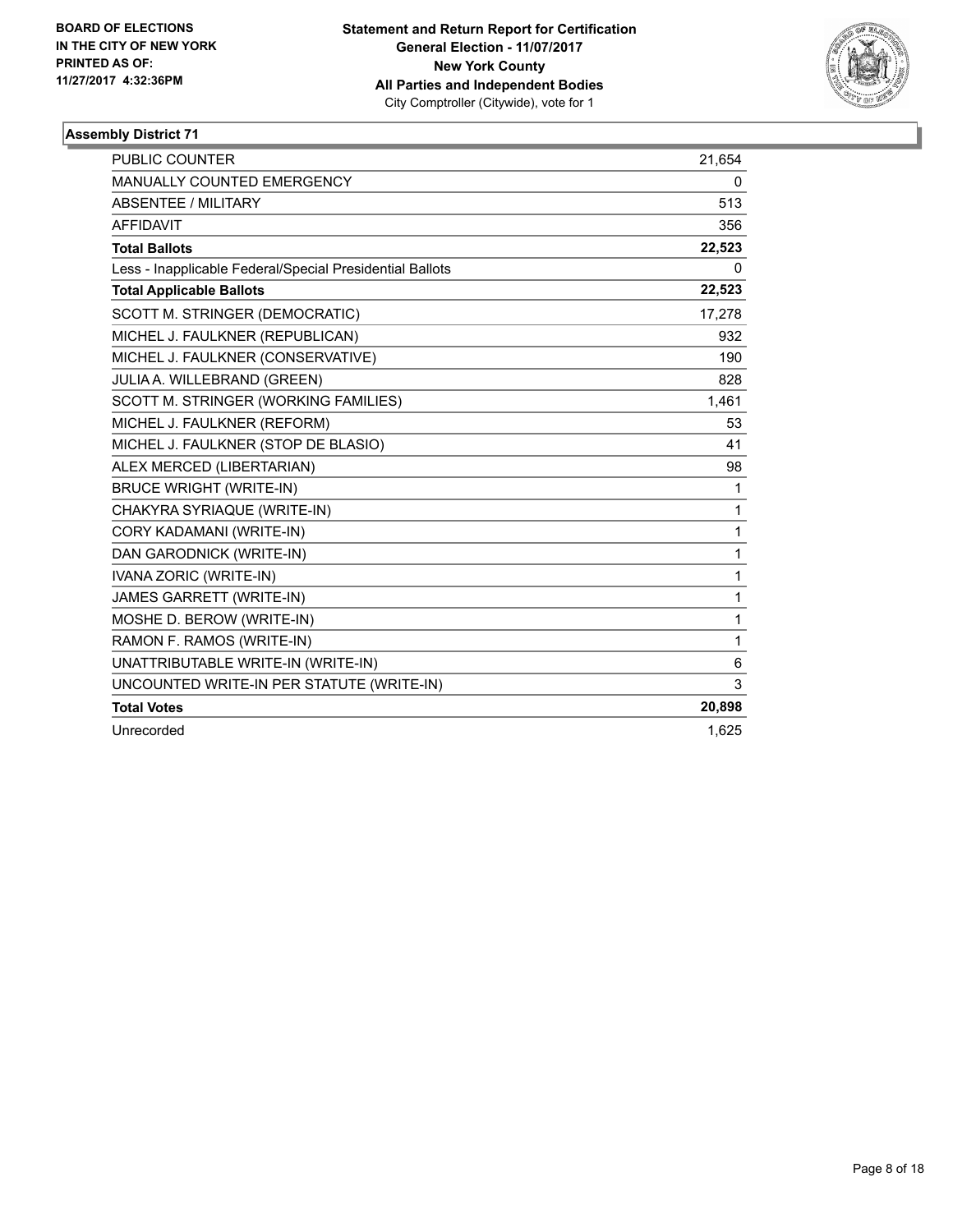

| <b>PUBLIC COUNTER</b>                                    | 16,395 |
|----------------------------------------------------------|--------|
| MANUALLY COUNTED EMERGENCY                               | 0      |
| <b>ABSENTEE / MILITARY</b>                               | 293    |
| <b>AFFIDAVIT</b>                                         | 249    |
| <b>Total Ballots</b>                                     | 16,937 |
| Less - Inapplicable Federal/Special Presidential Ballots | 0      |
| <b>Total Applicable Ballots</b>                          | 16,937 |
| SCOTT M. STRINGER (DEMOCRATIC)                           | 11,571 |
| MICHEL J. FAULKNER (REPUBLICAN)                          | 900    |
| MICHEL J. FAULKNER (CONSERVATIVE)                        | 204    |
| JULIA A. WILLEBRAND (GREEN)                              | 815    |
| SCOTT M. STRINGER (WORKING FAMILIES)                     | 983    |
| MICHEL J. FAULKNER (REFORM)                              | 60     |
| MICHEL J. FAULKNER (STOP DE BLASIO)                      | 39     |
| ALEX MERCED (LIBERTARIAN)                                | 98     |
| DAN GARODNICK (WRITE-IN)                                 | 1      |
| LIAM WALSH (WRITE-IN)                                    | 1      |
| PREET BHARARA (WRITE-IN)                                 | 1      |
| UNATTRIBUTABLE WRITE-IN (WRITE-IN)                       | 3      |
| <b>Total Votes</b>                                       | 14,676 |
| Unrecorded                                               | 2,261  |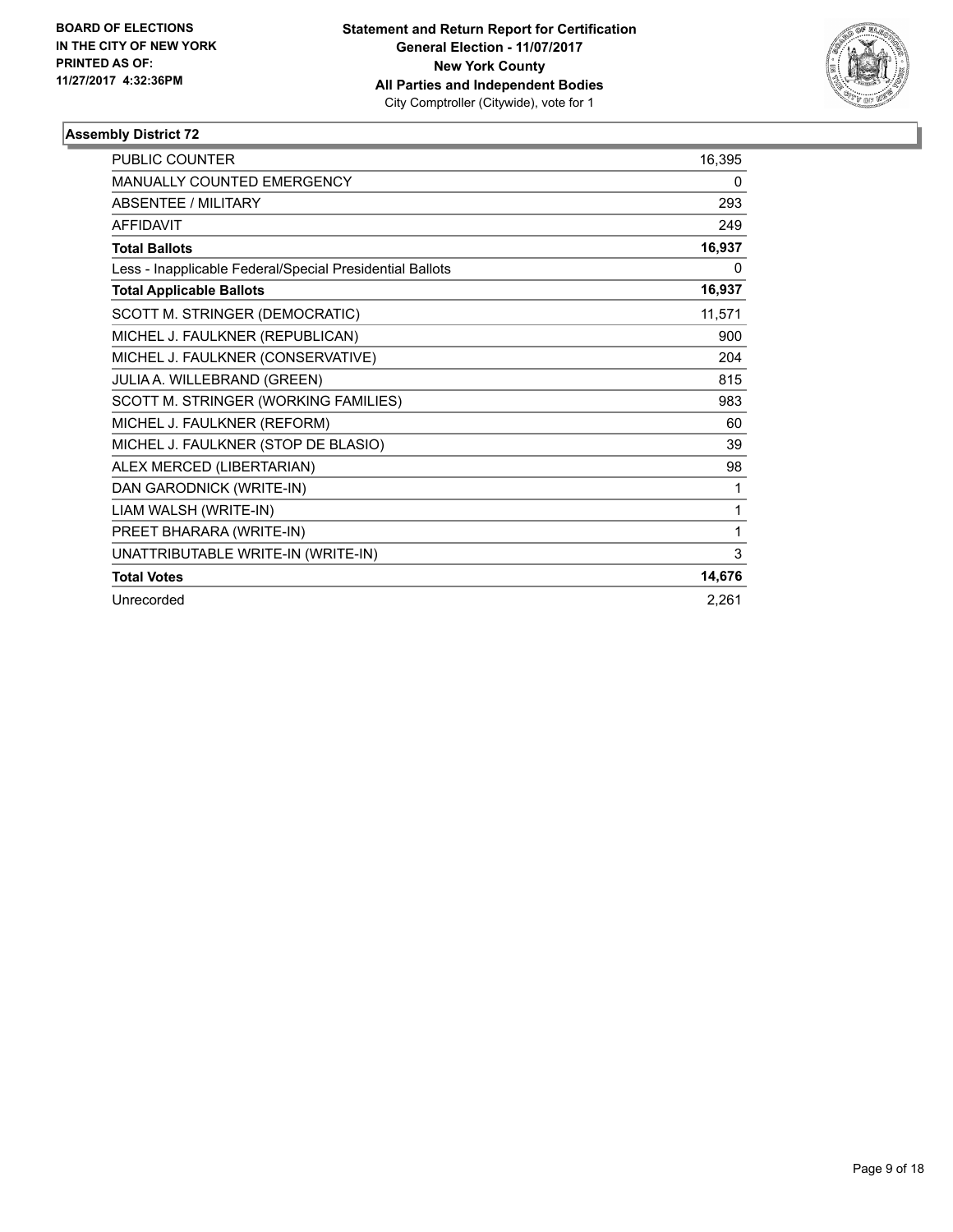

| <b>PUBLIC COUNTER</b>                                    | 22,827       |
|----------------------------------------------------------|--------------|
| MANUALLY COUNTED EMERGENCY                               | 0            |
| <b>ABSENTEE / MILITARY</b>                               | 978          |
| <b>AFFIDAVIT</b>                                         | 228          |
| <b>Total Ballots</b>                                     | 24,033       |
| Less - Inapplicable Federal/Special Presidential Ballots | 0            |
| <b>Total Applicable Ballots</b>                          | 24,033       |
| SCOTT M. STRINGER (DEMOCRATIC)                           | 15,287       |
| MICHEL J. FAULKNER (REPUBLICAN)                          | 5,679        |
| MICHEL J. FAULKNER (CONSERVATIVE)                        | 594          |
| JULIA A. WILLEBRAND (GREEN)                              | 561          |
| SCOTT M. STRINGER (WORKING FAMILIES)                     | 761          |
| MICHEL J. FAULKNER (REFORM)                              | 62           |
| MICHEL J. FAULKNER (STOP DE BLASIO)                      | 124          |
| ALEX MERCED (LIBERTARIAN)                                | 187          |
| ALEX CASDIN (WRITE-IN)                                   | 1            |
| ALEXANDER CASDIN (WRITE-IN)                              | 1            |
| AMMANIE AHMED (WRITE-IN)                                 | $\mathbf{1}$ |
| CARMELO ANTHONY (WRITE-IN)                               | 1            |
| DAN GARODNICK (WRITE-IN)                                 | 2            |
| <b>GREGORY BEATON (WRITE-IN)</b>                         | 1            |
| HOCHI MINH (WRITE-IN)                                    | 1            |
| HUGHES NELSON (WRITE-IN)                                 | 1            |
| JONATHAN DEEB (WRITE-IN)                                 | 1            |
| KUMAR CHATINI (WRITE-IN)                                 | 1            |
| PATRICK EWING (WRITE-IN)                                 | 1            |
| PAUL WHITMIRE (WRITE-IN)                                 | 1            |
| ROSIE CAT (WRITE-IN)                                     | 1            |
| UNATTRIBUTABLE WRITE-IN (WRITE-IN)                       | 3            |
| <b>Total Votes</b>                                       | 23,272       |
| Unrecorded                                               | 761          |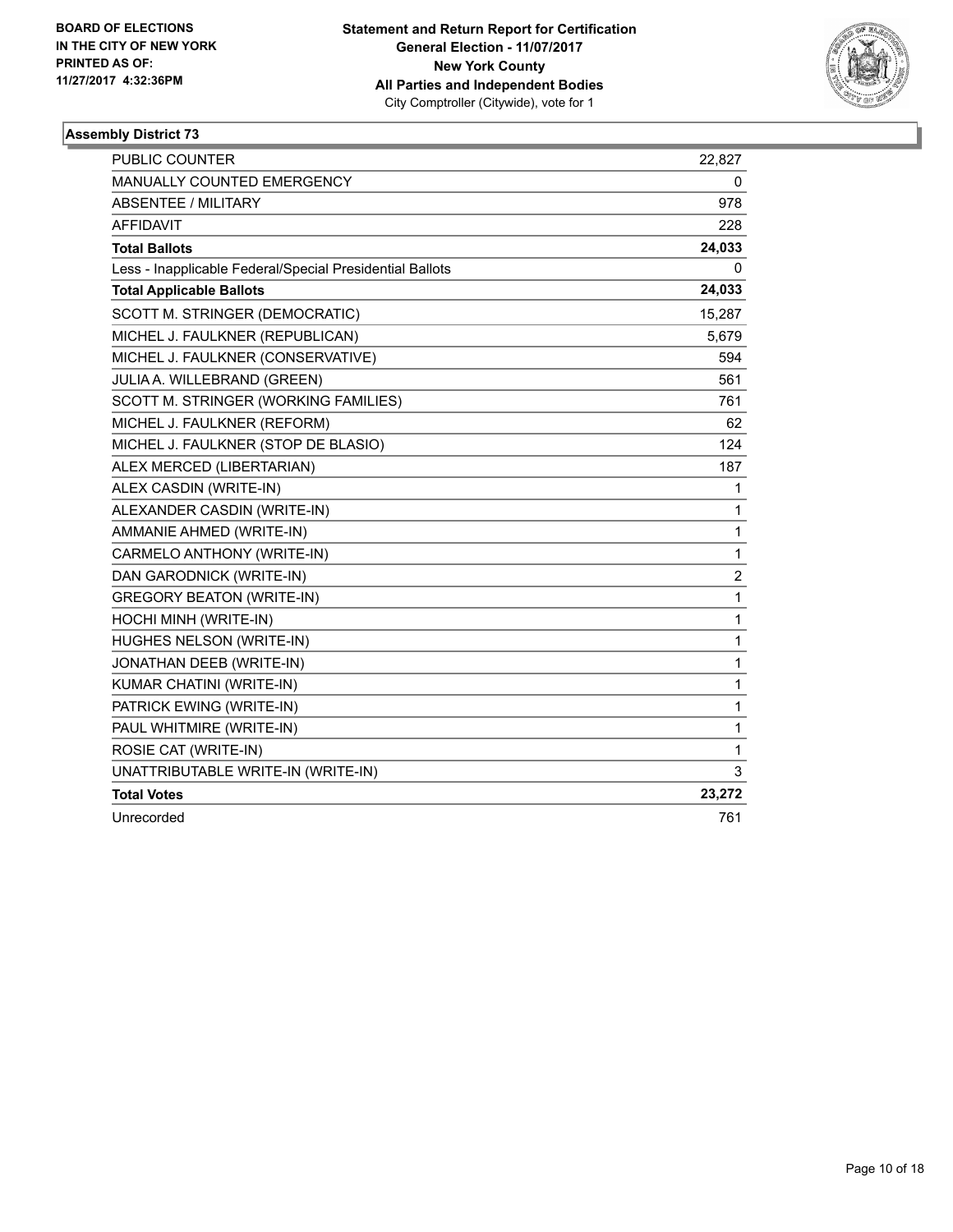

| PUBLIC COUNTER                                           | 21,830 |
|----------------------------------------------------------|--------|
| <b>MANUALLY COUNTED EMERGENCY</b>                        | 0      |
| <b>ABSENTEE / MILITARY</b>                               | 588    |
| <b>AFFIDAVIT</b>                                         | 247    |
| <b>Total Ballots</b>                                     | 22,665 |
| Less - Inapplicable Federal/Special Presidential Ballots | 0      |
| <b>Total Applicable Ballots</b>                          | 22,665 |
| SCOTT M. STRINGER (DEMOCRATIC)                           | 15,969 |
| MICHEL J. FAULKNER (REPUBLICAN)                          | 2,392  |
| MICHEL J. FAULKNER (CONSERVATIVE)                        | 430    |
| JULIA A. WILLEBRAND (GREEN)                              | 815    |
| SCOTT M. STRINGER (WORKING FAMILIES)                     | 1,557  |
| MICHEL J. FAULKNER (REFORM)                              | 80     |
| MICHEL J. FAULKNER (STOP DE BLASIO)                      | 84     |
| ALEX MERCED (LIBERTARIAN)                                | 178    |
| ANDY SUBERVI (WRITE-IN)                                  | 1      |
| CAROLYN CONABOY (WRITE-IN)                               | 1      |
| CHRISTINA TRAVERS (WRITE-IN)                             | 1      |
| CHRISTOPHER CASEY (WRITE-IN)                             | 1      |
| <b>GARY SPENCER (WRITE-IN)</b>                           | 1      |
| JANOS MARTON (WRITE-IN)                                  | 1      |
| JOE KLONOWSKI (WRITE-IN)                                 | 1      |
| <b>JOSH THOMPSON (WRITE-IN)</b>                          | 1      |
| JULIO SURIEL (WRITE-IN)                                  | 1      |
| KRISTAPS PORZINGIS (WRITE-IN)                            | 1      |
| LARRY ELDER (WRITE-IN)                                   | 1      |
| LYANA MARMONT (WRITE-IN)                                 | 1      |
| MARC FLIEDNER (WRITE-IN)                                 | 1      |
| MICAH LASHER (WRITE-IN)                                  | 1      |
| RANDY ABREU (WRITE-IN)                                   | 1      |
| TRICE PRUITT (WRITE-IN)                                  | 1      |
| UNATTRIBUTABLE WRITE-IN (WRITE-IN)                       | 5      |
| WILLIAM JOYCE (WRITE-IN)                                 | 1      |
| YOKO ONO (WRITE-IN)                                      | 1      |
| <b>Total Votes</b>                                       | 21,528 |
| Unrecorded                                               | 1,137  |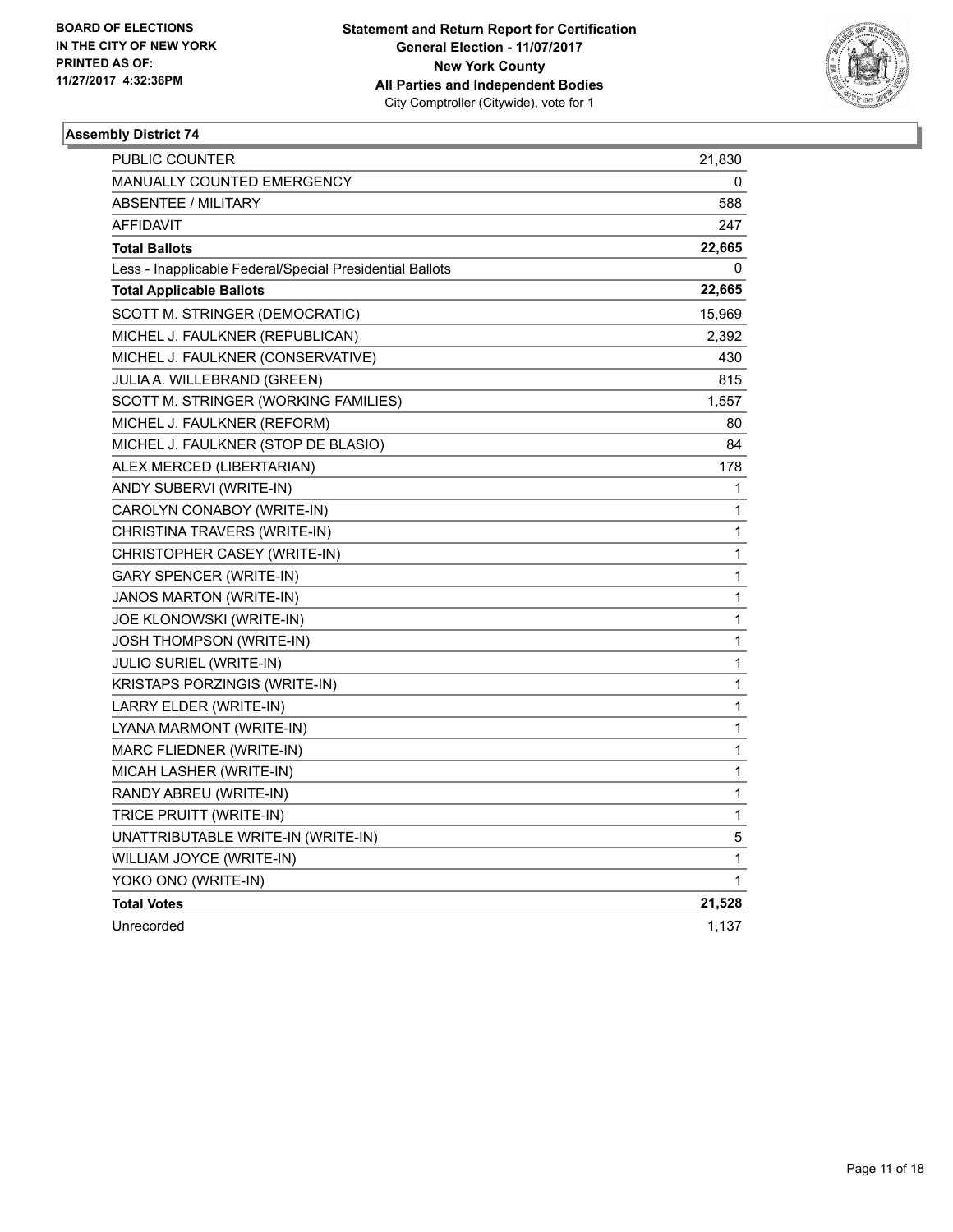

| PUBLIC COUNTER                                           | 21,293       |
|----------------------------------------------------------|--------------|
| MANUALLY COUNTED EMERGENCY                               | 0            |
| ABSENTEE / MILITARY                                      | 692          |
| AFFIDAVIT                                                | 317          |
| <b>Total Ballots</b>                                     | 22,302       |
| Less - Inapplicable Federal/Special Presidential Ballots | 0            |
| <b>Total Applicable Ballots</b>                          | 22,302       |
| SCOTT M. STRINGER (DEMOCRATIC)                           | 15,995       |
| MICHEL J. FAULKNER (REPUBLICAN)                          | 2,428        |
| MICHEL J. FAULKNER (CONSERVATIVE)                        | 366          |
| JULIA A. WILLEBRAND (GREEN)                              | 746          |
| SCOTT M. STRINGER (WORKING FAMILIES)                     | 1,607        |
| MICHEL J. FAULKNER (REFORM)                              | 66           |
| MICHEL J. FAULKNER (STOP DE BLASIO)                      | 81           |
| ALEX MERCED (LIBERTARIAN)                                | 167          |
| BERNARD R. BLOCK (WRITE-IN)                              | 1            |
| DAN GARODNICK (WRITE-IN)                                 | 1            |
| DAVID YASSKY (WRITE-IN)                                  | 1            |
| DEBORAH SNYDER (WRITE-IN)                                | 1            |
| DONALD TRUMP (WRITE-IN)                                  | 1            |
| <b>GLADYS BOURDAIN (WRITE-IN)</b>                        | 1            |
| JARED TRUJILLO (WRITE-IN)                                | $\mathbf{1}$ |
| JOE GIRARDI (WRITE-IN)                                   | 1            |
| JORDANA ROGERS (WRITE-IN)                                | 1            |
| JOSE FLORES (WRITE-IN)                                   | 1            |
| JOSEPH WALSH (WRITE-IN)                                  | 1            |
| LUCY MARTY (WRITE-IN)                                    | 1            |
| MAGGIE MARGOLIS (WRITE-IN)                               | 1            |
| MERYL TISCH (WRITE-IN)                                   | 1            |
| PHILLIP W. WEISS (WRITE-IN)                              | 1            |
| ROBERT PETER CUTHBERT JR. (WRITE-IN)                     | 1            |
| UNATTRIBUTABLE WRITE-IN (WRITE-IN)                       | 5            |
| UNCOUNTED WRITE-IN PER STATUTE (WRITE-IN)                | 1            |
| <b>Total Votes</b>                                       | 21,478       |
| Unrecorded                                               | 824          |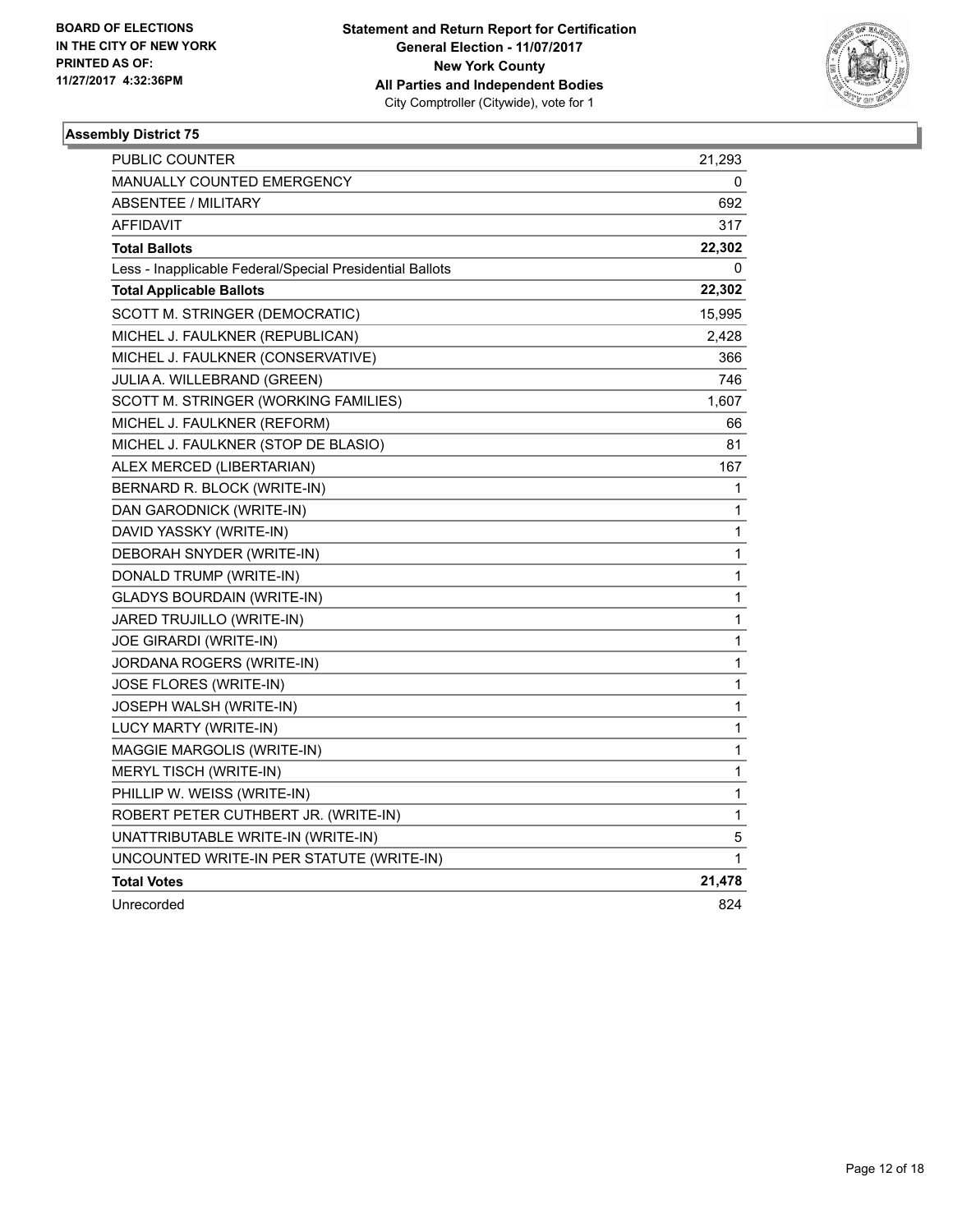

| <b>PUBLIC COUNTER</b>                                    | 23,201                  |
|----------------------------------------------------------|-------------------------|
| MANUALLY COUNTED EMERGENCY                               | 0                       |
| <b>ABSENTEE / MILITARY</b>                               | 710                     |
| <b>AFFIDAVIT</b>                                         | 286                     |
| <b>Total Ballots</b>                                     | 24,197                  |
| Less - Inapplicable Federal/Special Presidential Ballots | 0                       |
| <b>Total Applicable Ballots</b>                          | 24,197                  |
| SCOTT M. STRINGER (DEMOCRATIC)                           | 16,363                  |
| MICHEL J. FAULKNER (REPUBLICAN)                          | 4,557                   |
| MICHEL J. FAULKNER (CONSERVATIVE)                        | 560                     |
| JULIA A. WILLEBRAND (GREEN)                              | 651                     |
| SCOTT M. STRINGER (WORKING FAMILIES)                     | 871                     |
| MICHEL J. FAULKNER (REFORM)                              | 86                      |
| MICHEL J. FAULKNER (STOP DE BLASIO)                      | 104                     |
| ALEX MERCED (LIBERTARIAN)                                | 165                     |
| <b>BERNIE SANDERS (WRITE-IN)</b>                         | 1                       |
| DAN GARODNICK (WRITE-IN)                                 | 1                       |
| DAVID MACK (WRITE-IN)                                    | $\overline{\mathbf{c}}$ |
| DONALD TRUMP JR (WRITE-IN)                               | 1                       |
| ELIOT SPITZER (WRITE-IN)                                 | 1                       |
| <b>GEORGE NIKIFOROV (WRITE-IN)</b>                       | 1                       |
| HARRY WILSON (WRITE-IN)                                  | 1                       |
| HOWARD KRULEWITZ (WRITE-IN)                              | 1                       |
| MARC FLIEDNER (WRITE-IN)                                 | 1                       |
| MICHAEL K ZOMBLUSKOS (WRITE-IN)                          | 1                       |
| NORMAN SIEGEL (WRITE-IN)                                 | 1                       |
| RUDOLPH GIULIANI (WRITE-IN)                              | 1                       |
| SAAD AFIF (WRITE-IN)                                     | 1                       |
| UNATTRIBUTABLE WRITE-IN (WRITE-IN)                       | 4                       |
| <b>Total Votes</b>                                       | 23,375                  |
| Unrecorded                                               | 822                     |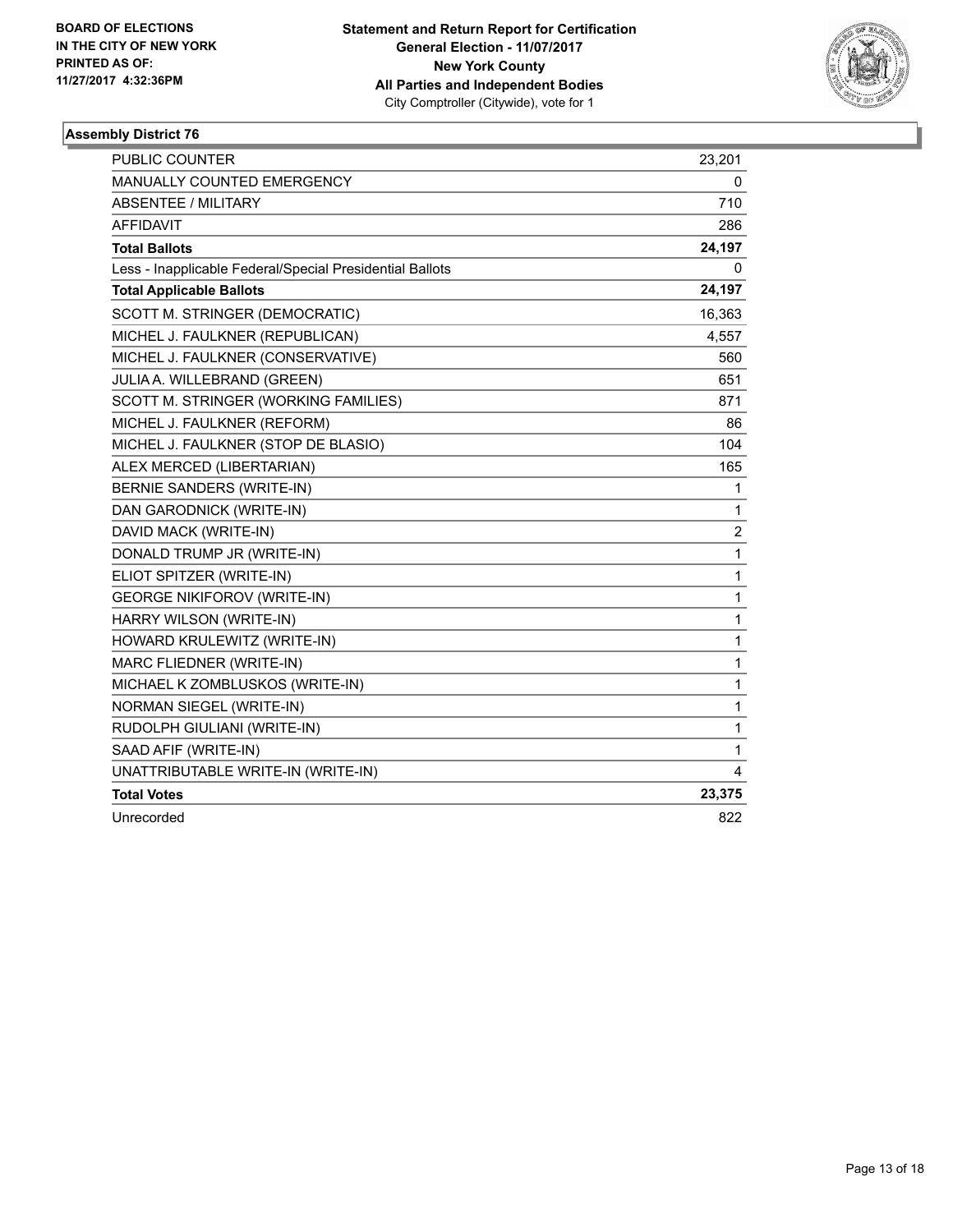

| PUBLIC COUNTER                                           | 261,041        |
|----------------------------------------------------------|----------------|
| MANUALLY COUNTED EMERGENCY                               | 1              |
| <b>ABSENTEE / MILITARY</b>                               | 7,710          |
| AFFIDAVIT                                                | 3,327          |
| <b>Total Ballots</b>                                     | 272,079        |
| Less - Inapplicable Federal/Special Presidential Ballots | 0              |
| <b>Total Applicable Ballots</b>                          | 272,079        |
| SCOTT M. STRINGER (DEMOCRATIC)                           | 196,479        |
| MICHEL J. FAULKNER (REPUBLICAN)                          | 27,630         |
| MICHEL J. FAULKNER (CONSERVATIVE)                        | 3,986          |
| JULIA A. WILLEBRAND (GREEN)                              | 9,105          |
| SCOTT M. STRINGER (WORKING FAMILIES)                     | 16,367         |
| MICHEL J. FAULKNER (REFORM)                              | 859            |
| MICHEL J. FAULKNER (STOP DE BLASIO)                      | 817            |
| ALEX MERCED (LIBERTARIAN)                                | 1,740          |
| ADOLF TRUMP (WRITE-IN)                                   | 1              |
| AKIA MITCHELL (WRITE-IN)                                 | 1              |
| ALEX CASDIN (WRITE-IN)                                   | 1              |
| ALEXANDER CASDIN (WRITE-IN)                              | 1              |
| ALVIS PRETZEL (WRITE-IN)                                 | 1              |
| AMMANIE AHMED (WRITE-IN)                                 | 1              |
| ANDREA PSORAS (WRITE-IN)                                 | 1              |
| ANDREW ERISTOFF (WRITE-IN)                               | $\overline{c}$ |
| ANDY SUBERVI (WRITE-IN)                                  | 1              |
| ANTHONY WEINER (WRITE-IN)                                | 1              |
| ARLENE STRINGER (WRITE-IN)                               | 1              |
| <b>BARACK OBAMA (WRITE-IN)</b>                           | 1              |
| BEN HOMRIGHAUSEN (WRITE-IN)                              | 1              |
| BENJAMIN PODIETZ (WRITE-IN)                              | 1              |
| BERNARD MADOFF (WRITE-IN)                                | 1              |
| BERNARD R. BLOCK (WRITE-IN)                              | 1              |
| <b>BERNIE SANDERS (WRITE-IN)</b>                         | $\overline{2}$ |
| <b>BOB GANGI (WRITE-IN)</b>                              | 1              |
| <b>BRUCE FRENCH (WRITE-IN)</b>                           | 1              |
| <b>BRUCE WRIGHT (WRITE-IN)</b>                           | 1              |
| CALVIN BECKETT (WRITE-IN)                                | 1              |
| CARMELO ANTHONY (WRITE-IN)                               | 1              |
| CARMEN QUINONES (WRITE-IN)                               | 1              |
| CAROLINE KENNEDY (WRITE-IN)                              | 1              |
| CAROLYN CONABOY (WRITE-IN)                               | 1              |
| CECILE GREEN (WRITE-IN)                                  | 1              |
| CHAKYRA SYRIAQUE (WRITE-IN)                              | 1              |
| CHRISTINA TRAVERS (WRITE-IN)                             | 1              |
| CHRISTOPHER ANDERSON (WRITE-IN)                          | 1              |
| CHRISTOPHER CASEY (WRITE-IN)                             | 1              |
| CORY KADAMANI (WRITE-IN)                                 | 1              |
|                                                          |                |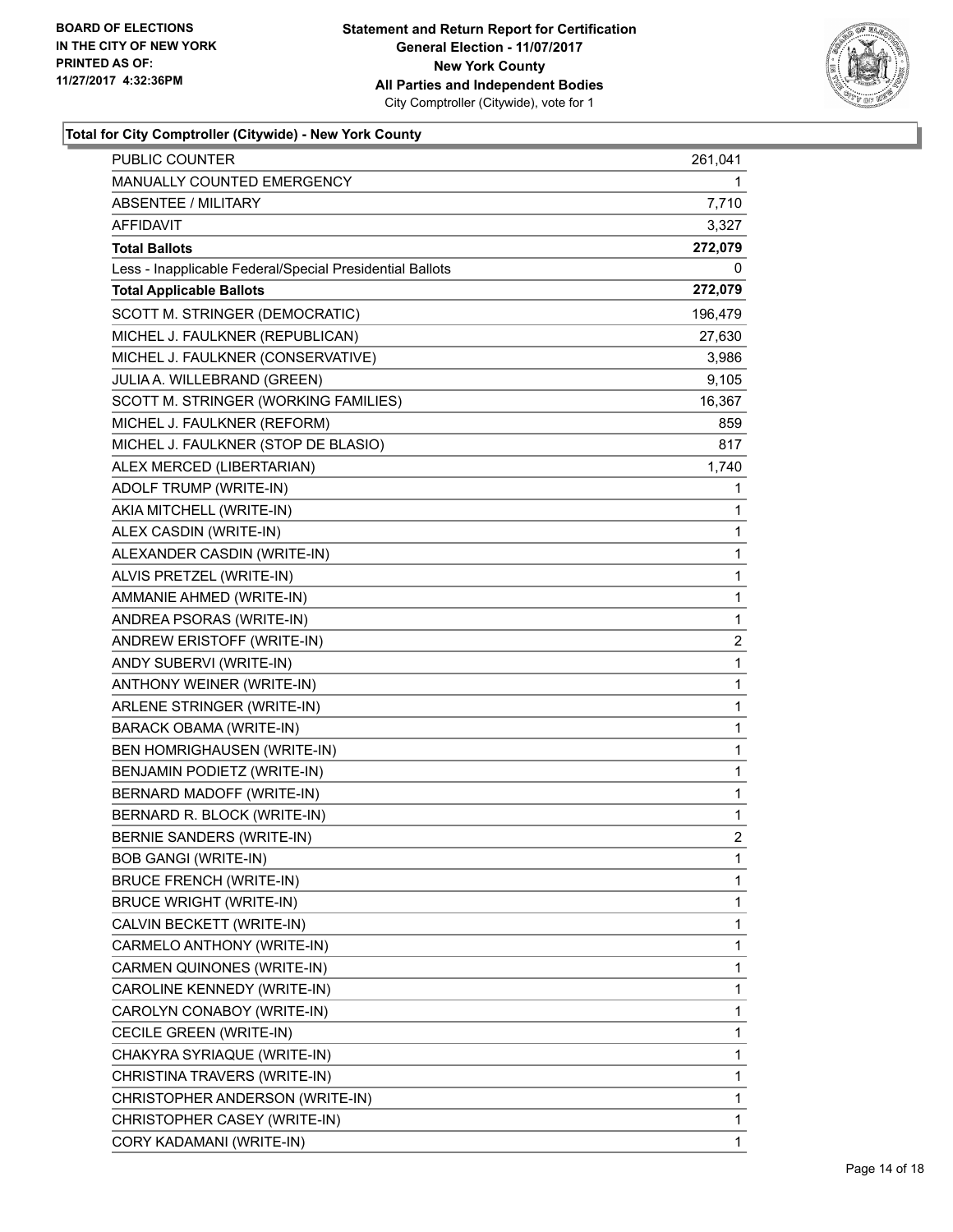

| CURTIS ARLEK (WRITE-IN)            | $\mathbf 1$  |
|------------------------------------|--------------|
| DAN GARODNICK (WRITE-IN)           | 6            |
| DANIEL BERNER (WRITE-IN)           | 1            |
| DANIEL DOCTOROFF (WRITE-IN)        | 1            |
| DANIEL G RENKAS III (WRITE-IN)     | 1            |
| DANIEL SQUADRON (WRITE-IN)         | 1            |
| DAVID MACK (WRITE-IN)              | $\mathbf{2}$ |
| DAVID YASSKY (WRITE-IN)            | 1            |
| DEBORAH SNYDER (WRITE-IN)          | 1            |
| DIANE DORR (WRITE-IN)              | 1            |
| DONALD TRUMP (WRITE-IN)            | 1            |
| DONALD TRUMP JR (WRITE-IN)         | 1            |
| DONOVAN M. ROSS (WRITE-IN)         | 1            |
| EDIE WINDSOR (WRITE-IN)            | 1            |
| ELIOT SPITZER (WRITE-IN)           | 1            |
| ELIOT SPLITZER (WRITE-IN)          | 1            |
| EMERSON CLAYTON (WRITE-IN)         | 1            |
| FELICIA GORDON (WRITE-IN)          | 1            |
| <b>GARY SPENCER (WRITE-IN)</b>     | 1            |
| <b>GEORGE NIKIFOROV (WRITE-IN)</b> | 1            |
| <b>GLADYS BOURDAIN (WRITE-IN)</b>  | 1            |
| <b>GREGORY BEATON (WRITE-IN)</b>   | 1            |
| HARRY SCHWARTZ (WRITE-IN)          | 1            |
| HARRY WILSON (WRITE-IN)            | 1            |
| HELEN ROSENTHAL (WRITE-IN)         | 1            |
| HILLARY CLINTON (WRITE-IN)         | 1            |
| HOCHI MINH (WRITE-IN)              | 1            |
| HOWARD KLEINHENDER (WRITE-IN)      | 1            |
| HOWARD KRULEWITZ (WRITE-IN)        | 1            |
| HUGHES NELSON (WRITE-IN)           | 1            |
| IAN STRAUGHTER (WRITE-IN)          | 1            |
| IVANA ZORIC (WRITE-IN)             | 1            |
| JACK MARGOLIS (WRITE-IN)           | 1            |
| JALEESA MYERS (WRITE-IN)           | 1            |
| JAMES GARRETT (WRITE-IN)           | 1            |
| JANE DOE (WRITE-IN)                | 1            |
| JANOS MARTON (WRITE-IN)            | 1            |
| JARED TRUJILLO (WRITE-IN)          | 1            |
| JEFF BLUM (WRITE-IN)               | 1            |
| JIM FOURATT (WRITE-IN)             | 1            |
| JOE GIRARDI (WRITE-IN)             | 1            |
| JOE KLONOWSKI (WRITE-IN)           | 1            |
| JOHN BARNETT (WRITE-IN)            | 1            |
| JONATHAN DEEB (WRITE-IN)           | 1            |
| JONATHAN GOLDIN (WRITE-IN)         | 1            |
| JORDANA ROGERS (WRITE-IN)          | 1            |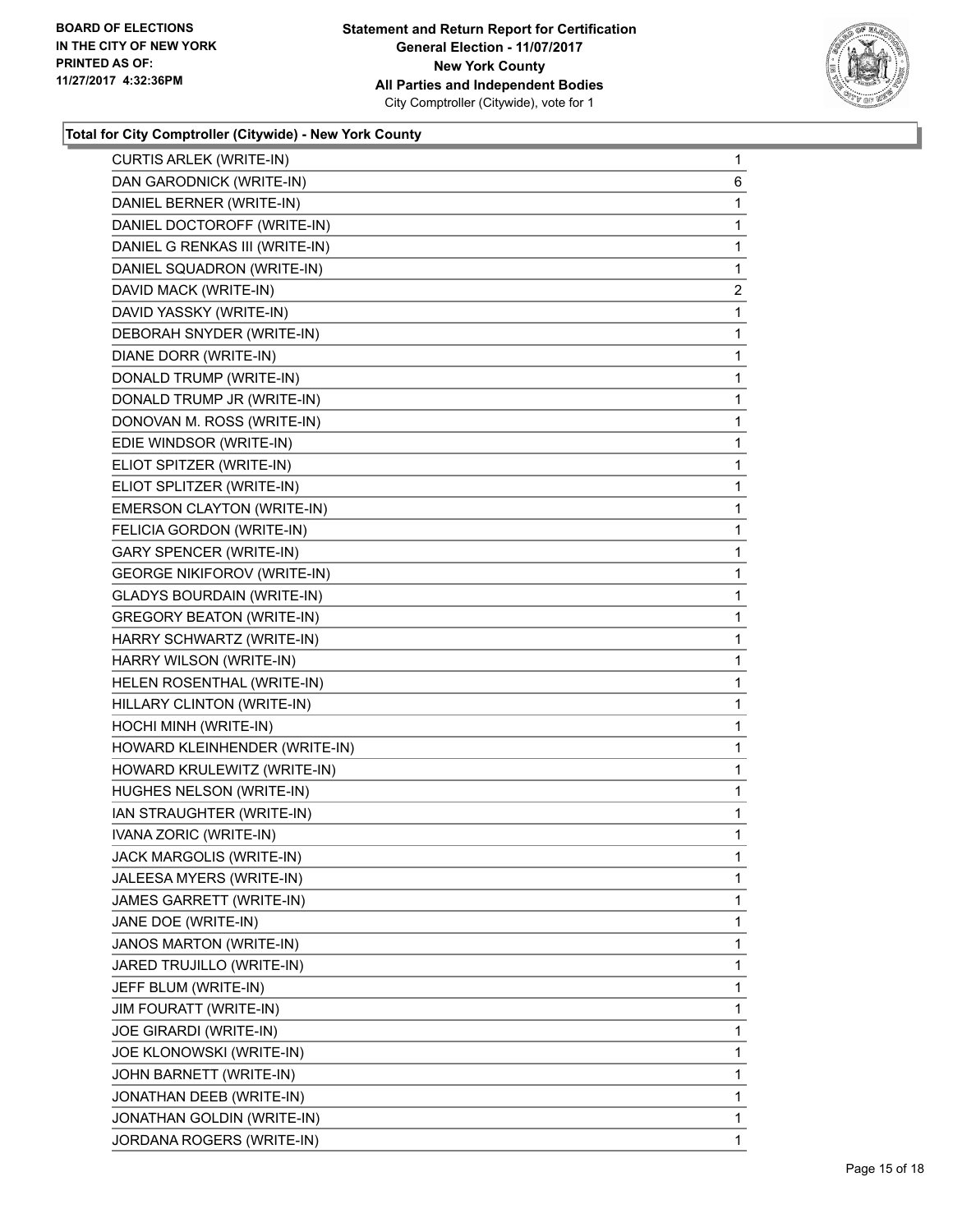

| JOSE FLORES (WRITE-IN)           | 1                       |
|----------------------------------|-------------------------|
| JOSEPH A. MENDOLA (WRITE-IN)     | 1                       |
| JOSEPH WALSH (WRITE-IN)          | 1                       |
| <b>JOSH THOMPSON (WRITE-IN)</b>  | 1                       |
| JOSHUA SANDALS (WRITE-IN)        | 1                       |
| <b>JUDITH BROWN (WRITE-IN)</b>   | 1                       |
| JULIO SURIEL (WRITE-IN)          | $\overline{2}$          |
| JUWAN HARPER (WRITE-IN)          | 1                       |
| KIM SMITH (WRITE-IN)             | 1                       |
| KRISTAPS PORZINGIS (WRITE-IN)    | 1                       |
| KUMAR CHATINI (WRITE-IN)         | 1                       |
| LARRY ELDER (WRITE-IN)           | 1                       |
| LIAM WALSH (WRITE-IN)            | 1                       |
| LINDA PRESCOTT (WRITE-IN)        | 1                       |
| LUCY MARTY (WRITE-IN)            | 1                       |
| LUIS TEJADA (WRITE-IN)           | 1                       |
| LYANA MARMONT (WRITE-IN)         | 1                       |
| MAGGIE MARGOLIS (WRITE-IN)       | 1                       |
| MARC FLIEDNER (WRITE-IN)         | 4                       |
| MARCUS MURESANU (WRITE-IN)       | 1                       |
| MARIE WALSH (WRITE-IN)           | 1                       |
| MARK FERNANDEZ (WRITE-IN)        | 1                       |
| MATTHEW AMSTERDAM (WRITE-IN)     | 1                       |
| MATTHEW S. WASHINGTON (WRITE-IN) | 1                       |
| MELANIA TRUMP (WRITE-IN)         | 1                       |
| MERYL TISCH (WRITE-IN)           | 1                       |
| MICAH LASHER (WRITE-IN)          | 1                       |
| MICHAEL BLOOMBERG (WRITE-IN)     | $\overline{\mathbf{c}}$ |
| MICHAEL HALPERT (WRITE-IN)       | 1                       |
| MICHAEL JACOBS (WRITE-IN)        | 1                       |
| MICHAEL K ZOMBLUSKOS (WRITE-IN)  | 1                       |
| MICHELLE LEVINE (WRITE-IN)       | 1                       |
| MONA SUTPHEN (WRITE-IN)          | 1                       |
| MONISHE MAPP (WRITE-IN)          | 1                       |
| MOSHE D. BEROW (WRITE-IN)        | 1                       |
| NOAM DWORMAN (WRITE-IN)          | 1                       |
| NORMAN SIEGEL (WRITE-IN)         | 1                       |
| PATRICK EWING (WRITE-IN)         | 2                       |
| PAUL WHITMIRE (WRITE-IN)         | 1                       |
| PHILLIP W. WEISS (WRITE-IN)      | 1                       |
| PHYLLIS LEVINBERG (WRITE-IN)     | 1                       |
| PREET BHARARA (WRITE-IN)         | 1                       |
| RACHAEL FUSS (WRITE-IN)          | 1                       |
| RAFEEQ RAHEEM (WRITE-IN)         | 1                       |
| RAMON F. RAMOS (WRITE-IN)        | 1                       |
| RAND PAUL (WRITE-IN)             | 1                       |
|                                  |                         |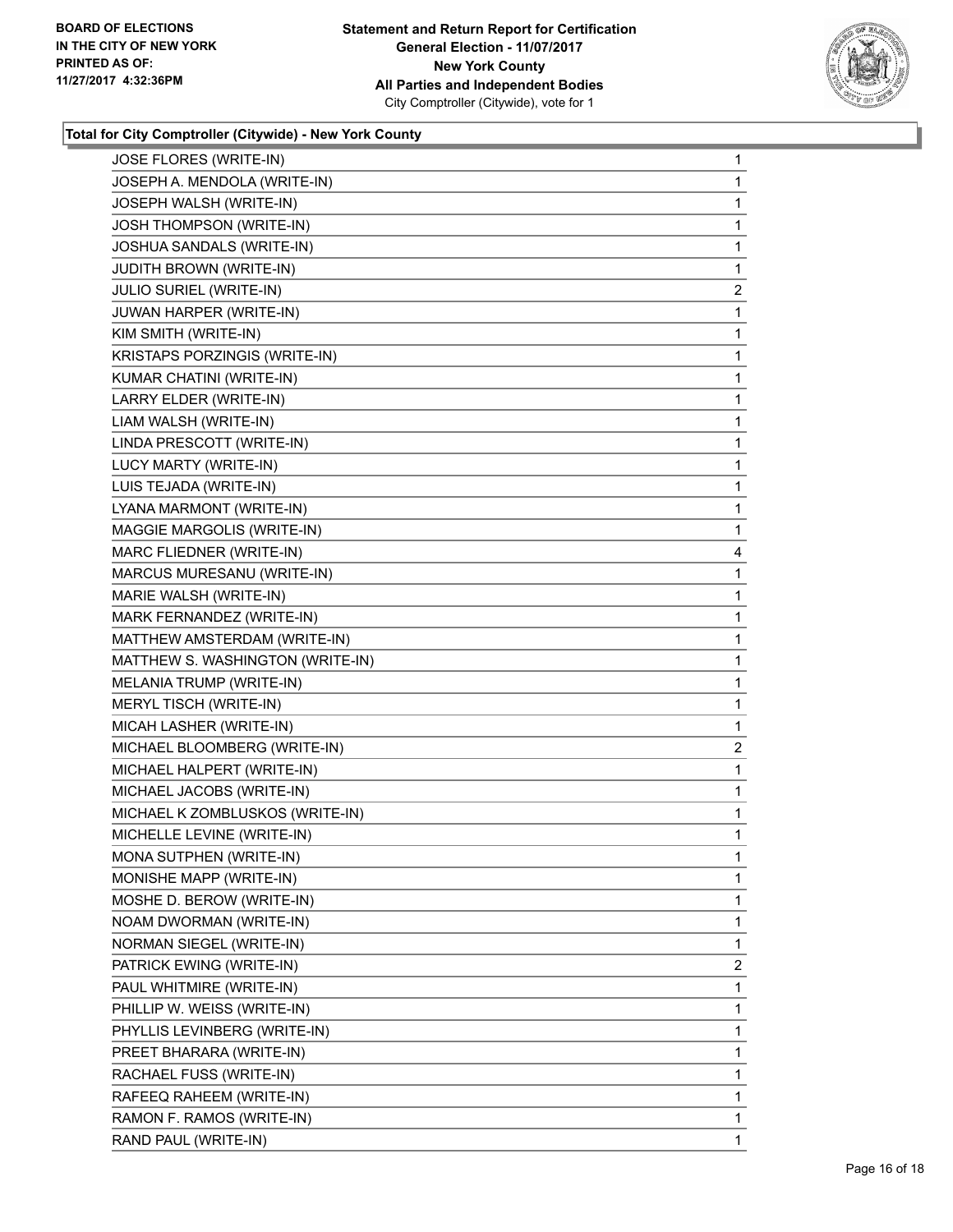

| RANDY ABREU (WRITE-IN)                    | 1            |
|-------------------------------------------|--------------|
| RASHAWN N. AUSTIN (WRITE-IN)              | 1            |
| RENEE ANDERSON (WRITE-IN)                 | 1            |
| RICHARD E. HARRIS (WRITE-IN)              | 1            |
| ROBERT PETER CUTHBERT JR. (WRITE-IN)      | 1            |
| ROBERT RODRIGUEZ (WRITE-IN)               | 1            |
| ROCHELLE THOMPSON (WRITE-IN)              | 1            |
| ROSIE CAT (WRITE-IN)                      | 1            |
| RUDOLPH GIULIANI (WRITE-IN)               | 1            |
| SAAD AFIF (WRITE-IN)                      | 1            |
| SAM DIMARTINO (WRITE-IN)                  | 1            |
| SAM DIMARTION (WRITE-IN)                  | 1            |
| SCOTT STRINGER (WRITE-IN)                 | 1            |
| SEAN ROLLE (WRITE-IN)                     | 1            |
| SEVERIN NELSON (WRITE-IN)                 | 1            |
| SHAKIRA HENDERSON (WRITE-IN)              | 1            |
| SUSAN LENNON (WRITE-IN)                   | 1            |
| TAYLOR SWIFT (WRITE-IN)                   | 1            |
| THOMAS DIMERY (WRITE-IN)                  | 1            |
| TIMOTHY MORTON FRY (WRITE-IN)             | $\mathbf{1}$ |
| TISA LAPADULA (WRITE-IN)                  | 1            |
| TORY SAMOTIN (WRITE-IN)                   | 1            |
| TRICE PRUITT (WRITE-IN)                   | 1            |
| TUMOR JONES (WRITE-IN)                    | 1            |
| UNATTRIBUTABLE WRITE-IN (WRITE-IN)        | 56           |
| UNCOUNTED WRITE-IN PER STATUTE (WRITE-IN) | 8            |
| WILBUR KUNG (WRITE-IN)                    | 1            |
| WILLIAM JOYCE (WRITE-IN)                  | 1            |
| YOKO ONO (WRITE-IN)                       | $\mathbf{1}$ |
| ZEPHYR TEACHOUT (WRITE-IN)                | 1            |
| <b>Total Votes</b>                        | 257,212      |
| Unrecorded                                | 14.867       |